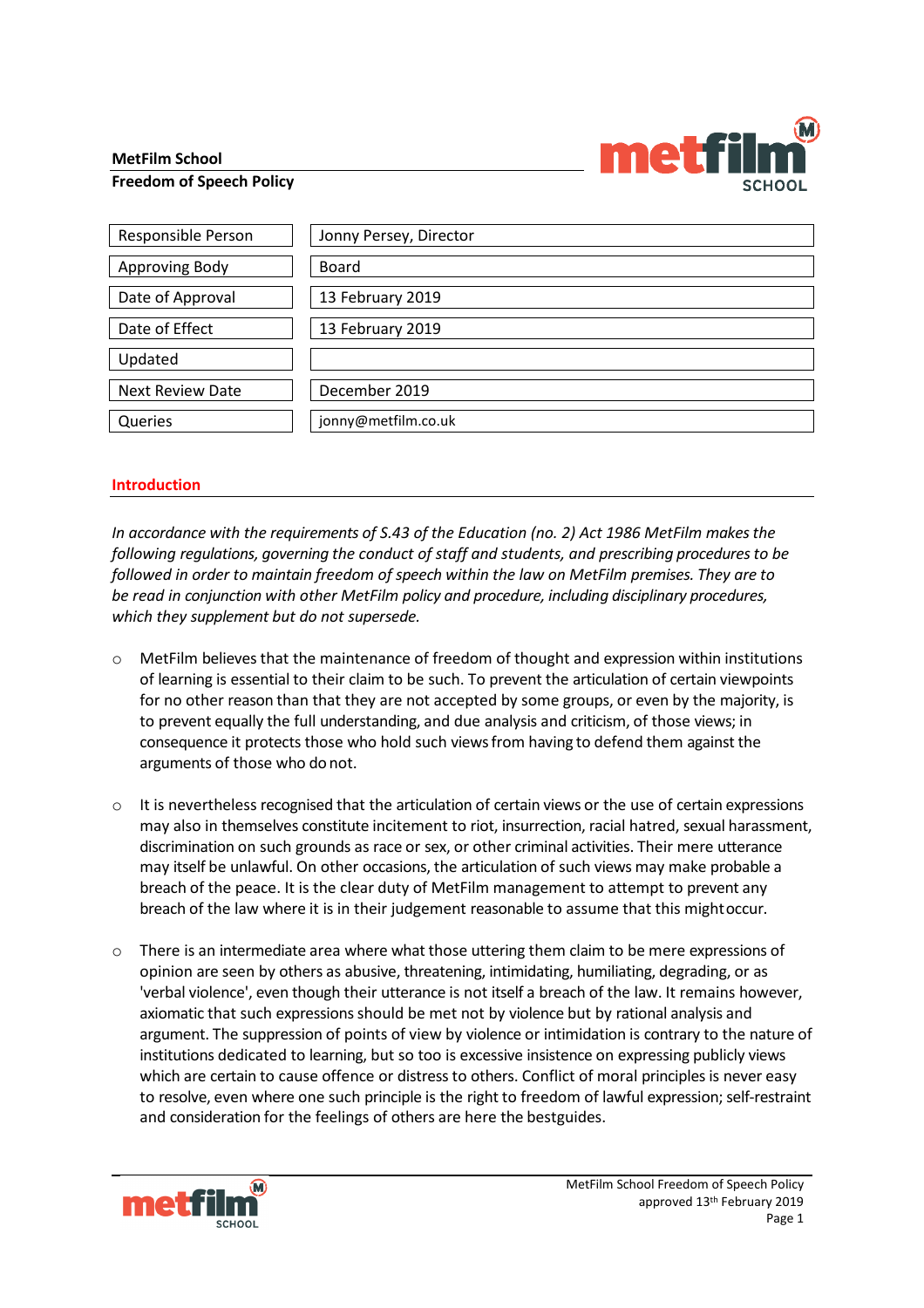- o The remainder of these regulations addresses three types of event:
	- events on MetFilm premises arranged by MetFilm staff outside the normal teaching and events programmes
	- events arranged by the students of MetFilm
	- events outside the normal teaching programmes arranged by any person or group of persons not covered by these above, but held on MetFilm premises.

# **Regulations**

- $\circ$  The Leadership Team shall at all times do whatever is reasonably practicable to ensure that the use of MetFilm premises is not denied to any individual or body of persons on any ground connected with the beliefs or viewsof that individual or of any member of that body, or the policy or objectives of that body, subject only to the caveats below.
- o Where, at any of the events listed in above, views may be publicly expressed, whether verbally or otherwise, adequate notice shall be given to the Leadership Team or the designated officer; a period of less than 14 days' notice shall be regarded as inadequate. Such notice shallinclude:
	- the date, time and place of the event;
	- **IXCO** in the case of staff and student-organised events, the name of the individual or group responsible for them and, where it is a group, the name of the individual who will act as correspondent to the group;
	- **I** in the case of other events, the name of the individual or group responsible and, where it is a group, the name of the individual who will act as correspondent to the group, plus where possible the name of at least one member of staff connected with the group and willing to act as co-sponsor of the event, who together with the correspondent or organising individual shall sign an undertaking to comply with all lawful instructions of MetFilm regarding the organisation of the event;
	- the arrangements proposed for security measures and for caretaking, if these are necessary.
- o The Leadership Team or designated officer shall within seven days of the receipt of such notice, where no objection is made to the arrangements proposed, signify consent. Changes required to the arrangements shall similarly be notified within seven days.
- $\circ$  Where it seems to the individual or group organising the event that views may be expressed which are unlawful, orthat other unlawful actions may take place, this must be notified to the Leadership Team or designated officer at the same time as the notice described above is delivered, or if suspicion that this may occur arises thereafter, immediately. When for this reason or otherwise the Leadership Team or designated officer reasonably believes that an unlawful act may be committed, he or she may refuse permission for the event to take place on MetFilm premises.
- $\circ$  In accordance with the same procedure, the organiser(s) of an event must notify the Leadership Team or designated officer if he/she/they judge that a breach of the peace may occur during/before/after the event. When for that reason or otherwise the Leadership Team or designated officer reasonably believes that there may be a breach of the peace during/before/after the event, he or she shall as soon as is practicable consult the Senior Police Officer (or his/her nominee) in the local Police Division within which the event is to take place. After such consultation, permission for the event may be refused. Where it is not, the Leadership Team or designated officer shall act in concert with the Senior Police Officer and the organiser(s) of the event to ensure that freedom of speech is maintained and that no breach of the peace occurs.